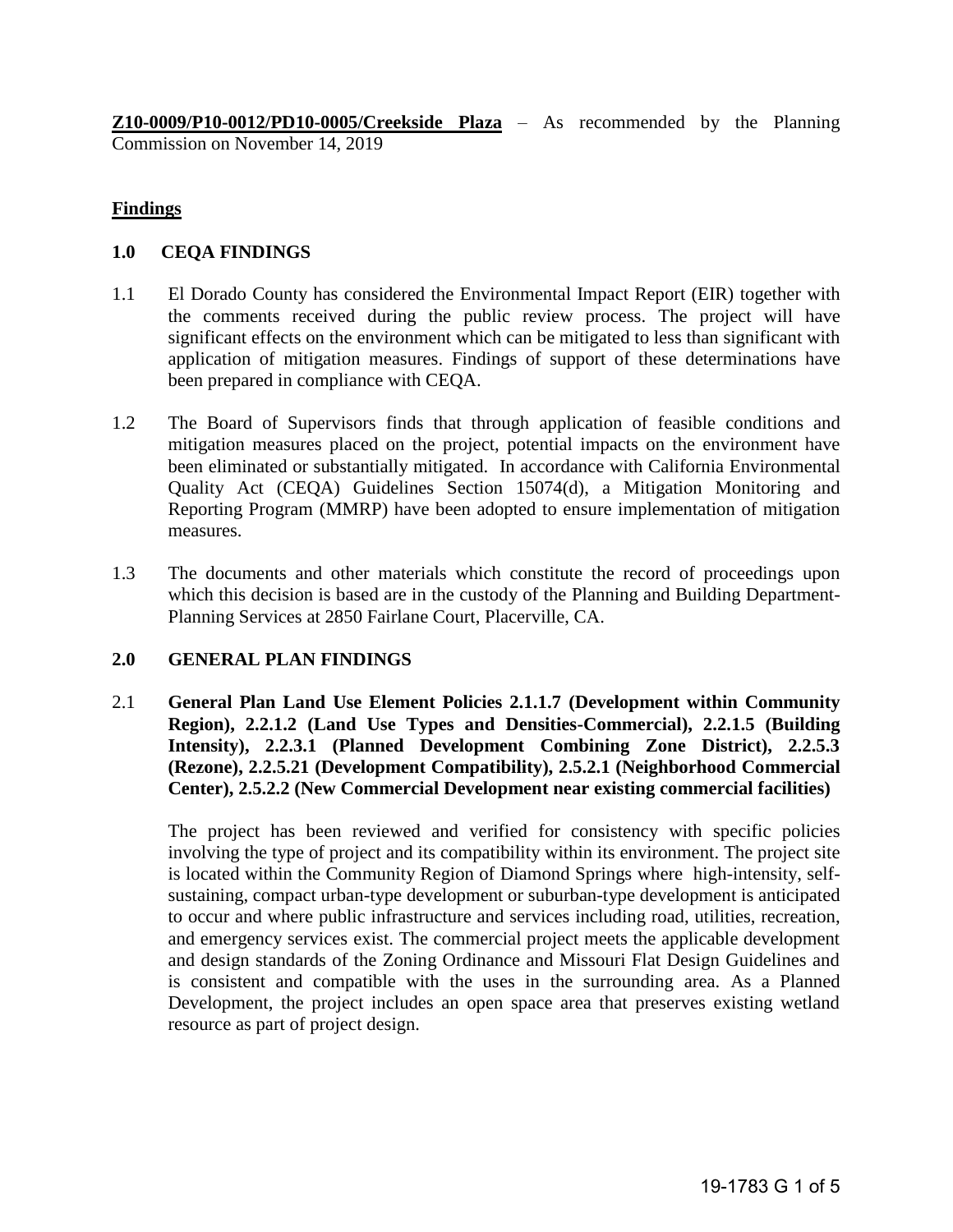# 2.2 **General Plan Transportation and Circulation Element Policies TC-Xa, (Concurrency) TC-Xd (Level of Service), TC-Xf (Level of Service), TC-Xg (Traffic Analysis), TC-Xh (Payment of Traffic Impact Fees), TC-4i (Connectivity)**

The project has been reviewed and verified for consistency with the specific traffic and circulation policies. The project has been reviewed, verified, and conditioned to improve identified impacts to traffic operations involving Level of Service, Traffic Volume, Traffic Signal Warrants, and Intersection Queues and road infrastructure involving sufficient Right-of-Way, sidewalks, and bicycle lanes. The project will be required to pay applicable traffic impact fees due at building permit issuance. The project has also been reviewed, verified, and mitigated to provide adequate site access and circulation and sight distance.

2.3 **General Plan Public Services and Utilities Element Policies 5.1.2.1, 5.1.2.3, 5.2.1.2 (Adequacy and Availability of Public Infrastructures), 5.2.1.3, 5.2.1.9 (Public Water), 5.3.1.1, 5.3.1.7 (Public Sewer), 5.4.1.1 (Storm Drainage Protection), 5.6.2.1 (Landscaping) 5.7.1.1, 5.7.2.1, 5.7.4.1 (Adequate Facilities for Emergency)** 

The project has been reviewed, verified and/orconditioned to improve or construct necessary infrastructure to obtain public utility services for water, sewer and drainage services. The water service to the development shall also be utilized to accommodate necessary fire and emergency apparatus. The project has been designed with efficient landscaping in conformance to include the ordinance. Prior to issuance of permits, project construction and building plans shall be reviewed and verified for conformance to the applicable standards.

## 2.4 **General Plan Health, Safety, Noise Element Policies 6.2.1.1 (Fire Safe), 6.2.3.1, 6.2.3.2 (Fire Protection), 6.5.1.1, 6.5.1.2, 6.5.1.3, 6.5.1.7 (Noise Standards)**

Potential noise effects (both transportation and non-transportation sources) has been evaluated and determined to be less than significant. Along with project design and layout, standard building and construction materials for this type of facility would be utilized to minimize noise in accordance with applicable standards. Implementation of applicable fire protection standards shall be verified during review of Improvement and Building Permit plans.

## 2.5 **General Plan Conservation and Open Space Element Policies 7.1.2.1 (Soil Disturbance), 7.3.1.1, 7.3.2.2 (BMPs and Erosion Control Program), 7.3.1.2 (Water Conservation)**

As a Planned Development, project site design would avoid, to the extent possible, development of areas constrained by slope, topography, and sensitive resources. Standards including Best Management Practices (BMP) and Storm Water Pollution Program (SWPPP) measures shall be applied to during site construction. Appropriate environmental permits shall be secured and implemented to achieve required mitigation of project impacts. Landscaping for the site shall implement water conservation measures.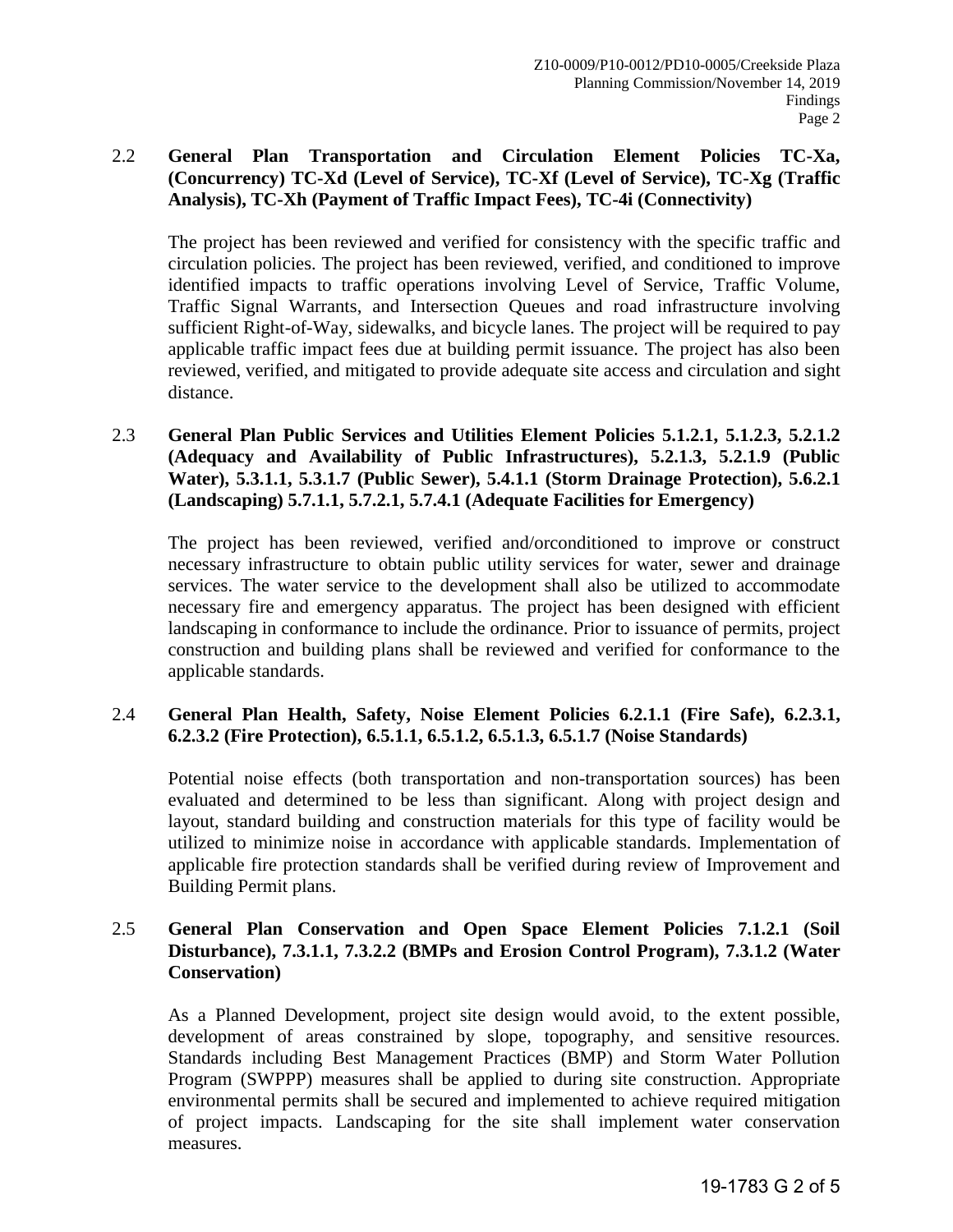# 2.6 **General Plan Policies 6.7.6.1, 6.7.6.2 (Air Quality Sensitive Uses), 6.7.7.1 (Construction Emissions)**

As analyzed, the uses within the proposed commercial development are not anticipated to generate significant sources of air pollution. Implementation of air quality environmental mitigation measures and applicable construction standards shall ensure reduction to construction emissions.

### 2.7 **General Plan Policies 7.3.3.1 (BMPs), 7.3.3.4 (Wetland Buffers), 7.3.3.5, 7.3.4.1 (Integration of Wetlands into Development), 7.3.4.2 (Modification of Streams), 7.4.1.6 (Impacts to Habitats), 7.4.4.4, 7.4.4.5, 7.4.5.1 (Oak Resource Impacts)**

Project design would result in impacts to existing biological resources. The development will fill a portion of the existing wetland area which would be mitigated through application environmental mitigation measures. The balance of the wetland area shall be preserved within an open space area (Lot A), which is incorporated as part of the commercial development site. A portion of the existing oak resources would be impacted subject to an identified mitigation measure (BIO-5) in conformance to the Oak Resource Management Plan.

# 2.8 **General Plan Policies 10.2.1.8 (Development within areas with Existing Infrastructure), 10.2.1.4 (Development Payment)**

These policies involve promoting commercial development in the County in order to retain sales tax revenue. The proposed commercial development would capture additional share of sales tax within the County by providing opportunities to establish new commercial operations. The proposed commercial development would also aid in providing potential employment opportunities. The location of the development is along a major arterial road through the County where public infrastructure is available.

## **3.0 ZONING FINDINGS**

3.1 The proposed facility is consistent with the applicable development standards of the Zoning Ordinance including the type of use, setbacks, building height, parking, landscaping, site lighting. As a Planned Development, the project is consistent with the applicable policies of the General Plan, is physically suited to accommodate the development as designed, provides a desirable environment within its boundaries compatible with the surrounding uses, and has direct access to public infrastructures and services.

## **4.0 SUBDIVISION ORDINANCE (PARCEL MAP)**

## 4.1 **That the proposed map is not consistent with applicable general and specific plans.**

The tentative parcel map for the project is consistent with the applicable policies of the General Plan.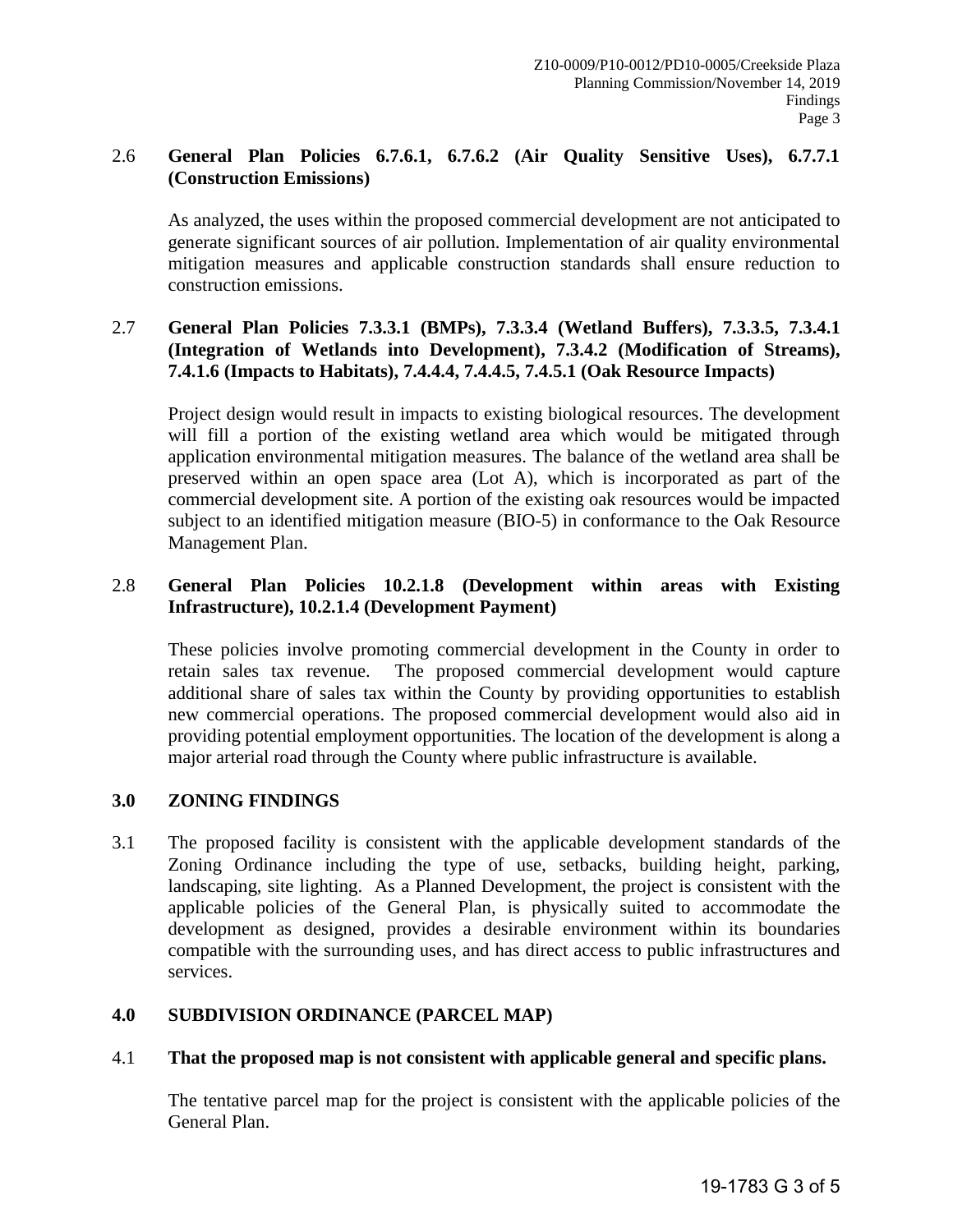#### 4.2 **That the design or improvement of the proposed division is not consistent with applicable general and specific plans.**

The project design and improvement is consistent with policies of the General Plan involving intensity, aesthetics, utilities, site disturbance, and resource preservation.

4.3 **That the site is not physically suitable for the type of development;** 

#### 4.4 **That the site is not physically suitable for the proposed density of development.**

The site is physically suited to accommodate the proposed type and intensity development involving siting of facility on unconstrained areas, availability of public infrastructures including water, sewer and road, and compatibility with surrounding uses.

#### 4.5 **That the design of the division or the proposed improvements are likely to cause substantial environmental damage or substantial and avoidable injury to fish or wildlife or their habitat.**

An Environmental Impact Report has been prepared for the project which analyzes the potential impacts to the environment. The EIR identified and evaluated significant impacts to specific habitat, species and wetland areas on site which would be mitigated to less than significant levels. Therefore, the design of the Parcel Map would not likely cause substantial environmental damage or substantial and avoidable injury to fish or wildlife or their habitat.

#### 4.6 **That the design of the division or the type of improvements is likely to cause serious public health hazards.**

Implementation of the proposed commercial development would be conducted in accordance with the applicable County and agency standards as conditioned and mitigated from the specific measures in Mitigation Monitoring Reporting Program (MMRP) for the EIR. Therefore, the design of the Parcel Map would not likely cause serious public hazards.

#### 4.7 **That the design of the division or the improvements are not suitable to allow for compliance of the requirements of Public Resources Code § 4291.**

The project design incorporates applicable design and improvements necessary for Fire Protection, subject to the conditions of approval and applicable fire regulations.